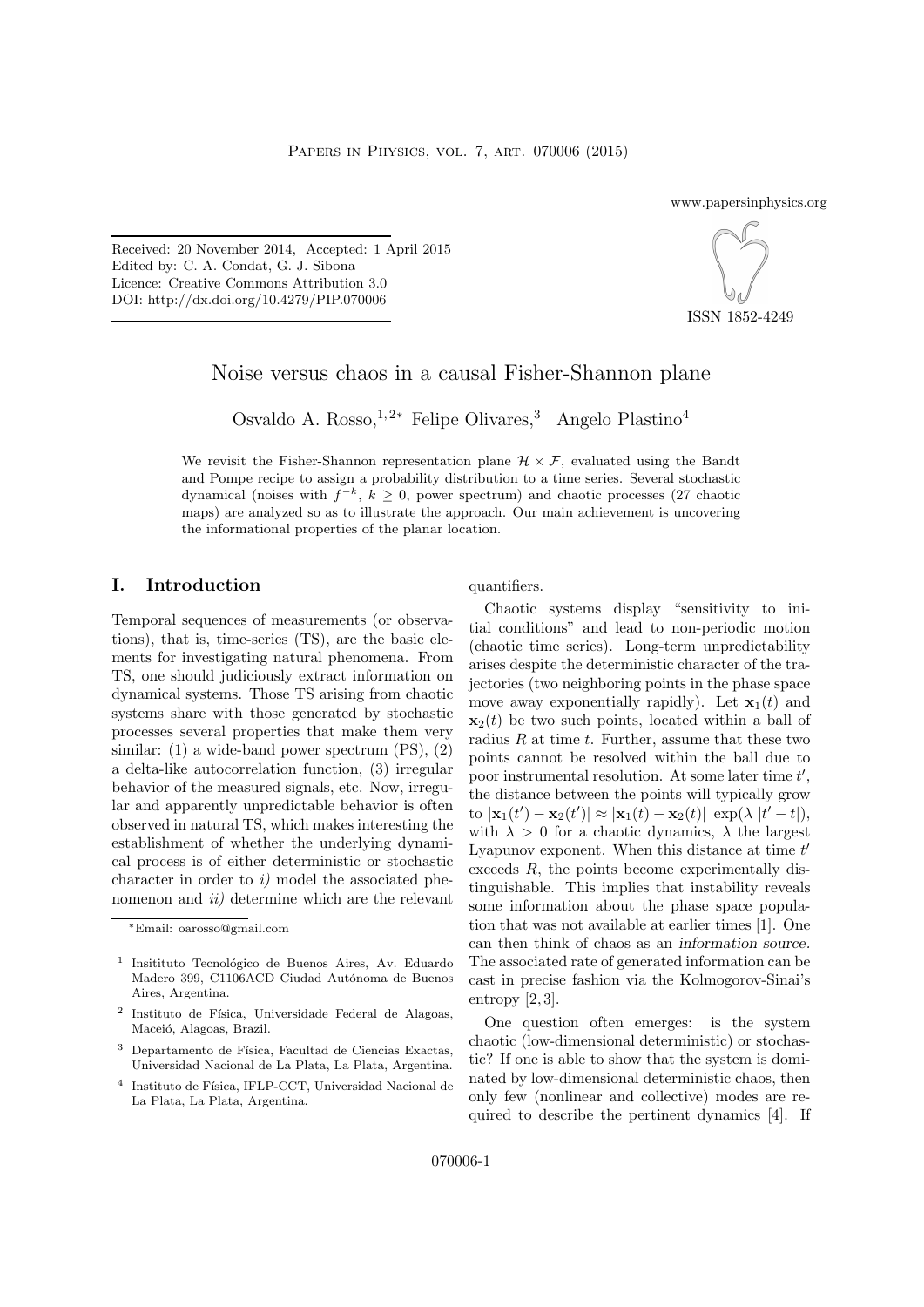not, then the complex behavior could be modeled by a system dominated by a very large number of excited modes which are in general better described by stochastic or statistical approaches.

Several methodologies for evaluation of Lyapunov exponents and Kolmogorov-Sinai entropies for time-series' analysis have been proposed (see Ref. [5]), but their applicability involves taking into account constraints (stationarity, time series length, parameters values election for the methodology, etc.) which in general make the ensuing results non-conclusive. Thus, one wishes for new tools able to distinguish chaos (determinism) from noise (stochastic) and this leads to our present interest in the computation of quantifiers based on Information Theory, for instance, "entropy", "statistical complexity", "Fisher information", etc.

These quantifiers can be used to detect determinism in time series [6–11]. Different Information Theory based measures (normalized Shannon entropy, statistical complexity, Fisher information) allow for a better distinction between deterministic chaotic and stochastic dynamics whenever "causal" information is incorporated via the Bandt and Pompe's (BP) methodology [12]. For a review of BP's methodology and its applications to physics, biomedical and econophysic signals, see [13].

Here we revisit, for the purposes previously detailed, the so-called causality Fisher–Shannon entropy plane,  $\mathcal{H} \times \mathcal{F}$  [14], which allows to quantify the global versus local characteristic of the time series generated by the dynamical process under study. The two functionals  $H$  and  $F$  are evaluated using the Bandt and Pompe permutation approach. Several stochastic dynamics (noises with  $f^{-k}, k \geq 0$ , power spectrum) and chaotic processes (27 chaotic maps) are analyzed so as to illustrate the methodology. We will encounter that significant information is provided by the planar location.

## II. Shannon entropy and Fisher information measure

Given a continuous probability distribution function (PDF)  $f(x)$  with  $x \in \Delta \subset \mathbb{R}$  and  $\int_{\Delta} f(x) dx =$ 1, its associated *Shannon Entropy*  $S$  [15] is

$$
S[f] = -\int_{\Delta} f \ln(f) dx , \qquad (1)
$$

a measure of "global character" that is not too sensitive to strong changes in the distribution taking place on a small-sized region. Such is not the case with Fisher's Information Measure (FIM) F [16,17], which constitutes a measure of the gradient content of the distribution  $f(x)$ , thus being quite sensitive even to tiny localized perturbations. It reads

$$
\mathcal{F}[f] = \int_{\Delta} \frac{1}{f(x)} \left[ \frac{df(x)}{dx} \right]^2 dx
$$

$$
= 4 \int_{\Delta} \left[ \frac{d\psi(x)}{dx} \right]^2.
$$
 (2)

FIM can be variously interpreted as a measure of the ability to estimate a parameter, as the amount of information that can be extracted from a set of measurements, and also as a measure of the state of disorder of a system or phenomenon [17]. In the previous definition of FIM (Eq. (2)), the division by  $f(x)$  is not convenient if  $f(x) \to 0$  at certain x−values. We avoid this if we work with real probability amplitudes  $f(x) = \psi^2(x)$  [16,17], which is a simpler form (no divisors) and shows that  $\mathcal F$  simply measures the gradient content in  $\psi(x)$ . The gradient operator significantly influences the contribution of minute local f−variations to FIM's value. Accordingly, this quantifier is called a "local" one [17].

Let now  $P = \{p_i; i = 1, \cdots, N\}$  be a discrete probability distribution, with  $N$  the number of possible states of the system under study. The concomitant problem of information-loss due to discretization has been thoroughly studied and, in particular, it entails the loss of FIM's shift-invariance, which is of no importance for our present purposes [10, 11]. In the discrete case, we define a "normalized" Shannon entropy as

$$
\mathcal{H}[P] \ = \ \frac{S[P]}{S_{max}} \ = \ \frac{1}{S_{max}} \left\{ -\sum_{i=1}^{N} \ p_i \ \ln(p_i) \right\}, \ (3)
$$

where the denominator  $S_{max} = S[P_e] = \ln N$  is that attained by a uniform probability distribution  $P_e = \{p_i = 1/N, \ \forall i = 1, \cdots, N\}.$  For the FIM, we take the expression in term of real probability amplitudes as starting point, then a discrete normalized FIM convenient for our present purposes is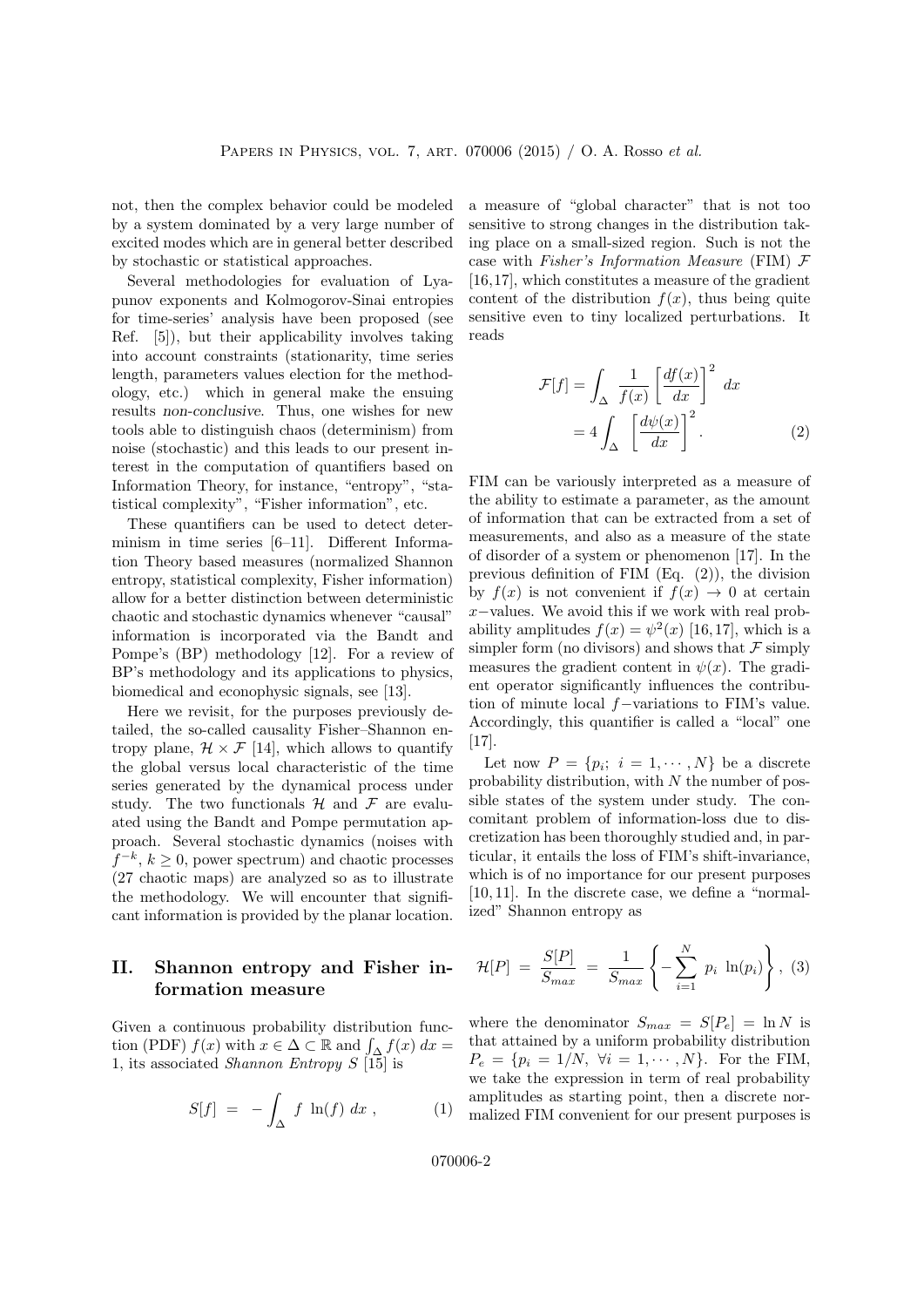given by

$$
\mathcal{F}[P] = F_0 \sum_{i=1}^{N-1} [(p_{i+1})^{1/2} - (p_i)^{1/2}]^2 . \quad (4)
$$

It has been extensively discussed that this discretization is the best behaved in a discrete environment [18]. Here, the normalization constant  $F_0$ reads

$$
F_0 = \begin{cases} 1 & \text{if } p_{i^*} = 1 \text{ for } i^* = 1 \text{ or} \\ i^* = N \text{ and } p_i = 0 \forall i \neq i^* \\ 1/2 & \text{otherwise.} \end{cases} (5)
$$

If our system lies in a very ordered state, which occurs when almost all the  $p_i$  – values are zeros, we have a normalized Shannon entropy  $\mathcal{H} \sim 0$  and a normalized Fisher's Information Measure F ∼ 1. On the other hand, when the system under study is represented by a very disordered state, that is when all the  $p_i$  – values oscillate around the same value. we obtain  $\mathcal{H} \sim 1$  while  $\mathcal{F} \sim 0$ . One can state that the general FIM-behavior of the present discrete version  $(Eq. (4))$ , is opposite to that of the Shannon entropy, except for periodic motions [10, 11]. The local sensitivity of FIM for discrete-PDFs is reflected in the fact that the specific "i−ordering" of the discrete values  $p_i$  must be seriously taken into account in evaluating the sum in Eq. (4). This point was extensively discussed by us in previous works [10, 11]. The summands can be regarded as a kind of "distance" between two contiguous probabilities. Thus, a different ordering of the pertinent summands would lead to a different FIM-value, hereby its local nature. In the present work, we follow the lexicographic order described by Lehmer [22] in the generation of Bandt-Pompe PDF.

## III. Description of our chaotic and stochastic systems

Here we study both chaotic and stochastic systems, selected as illustrative examples of different classes of signals, namely, (a) 27 chaotic dynamic maps  $[9,19]$  and  $(b)$  truly stochastic processes, noises with  $f^{-k}$  power spectrum [9].

#### i. Chaotic maps

In the present work, we consider 27 chaotic maps described by J. C. Sprott in the appendix of his book [19]. These chaotic maps are grouped as

- a) Noninvertible maps: (1) Logistic map; (2) Sine map; (3) Tent map; (4) Linear congruential generator; (5) Cubic map; (6) Ricker's population model; (7) Gauss map; (8) Cusp map; (9) Pinchers map; (10) Spence map; (11) Sinecircle map;
- b) Dissipative maps:  $(12)$  Hénon map;  $(13)$  Lozi map; (14) Delayed logistic map; (15) Tinkerbell map; (16) Burgers' map; (17) Holmes cubic map; (18) Dissipative standard map; (19) Ikeda map; (20) Sinai map; (21) Discrete predator-prey map,
- c) Conservative maps: (22) Chirikov standard map;  $(23)$  Hénon area-preserving quadratic map; (24) Arnold's cat map; (25) Gingerbreadman map; (26) Chaotic web map; (27) Lorenz three-dimensional chaotic map;

Even when the present list of chaotic maps is not exhaustive, it could be taken as representative of common chaotic systems [19].

### ii. Noises with  $f^{-k}$  power spectrum

The corresponding time series are generated as follows [20]: 1) Using the Mersenne twister generator [21] through the MATLAB<sup>C</sup> RAND function we generate pseudo random numbers  $y_i^0$  in the interval  $(-0.5, 0.5)$  with an  $(a)$  almost flat power spectra  $(PS)$ ,  $(b)$  uniform PDF, and  $(c)$  zero mean value. 2) Then, the Fast Fourier Transform (FFT)  $y_i^1$  is first obtained and then multiplied by  $f^{-k/2}$ , yielding  $y_i^2$ ; 3) Now,  $y_i^2$  is symmetrized so as to obtain a real function. The pertinent inverse FFT is now at our disposal, after discarding the small imaginary components produced by the numerical approximations. The resulting time series  $\eta^{(k)}$  exhibits the desired power spectra and, by construction, is representative of non-Gaussian noises.

#### IV. Results and discussion

In all chaotic maps, we took (see section i.) the same initial conditions and the parameter-values detailed by Sprott. The corresponding initial values are given in the basin of attraction or near the attractor for the dissipative systems, or in the chaotic sea for the conservative systems [19]. For each map's TS, we discarded the first  $10<sup>5</sup>$  iterations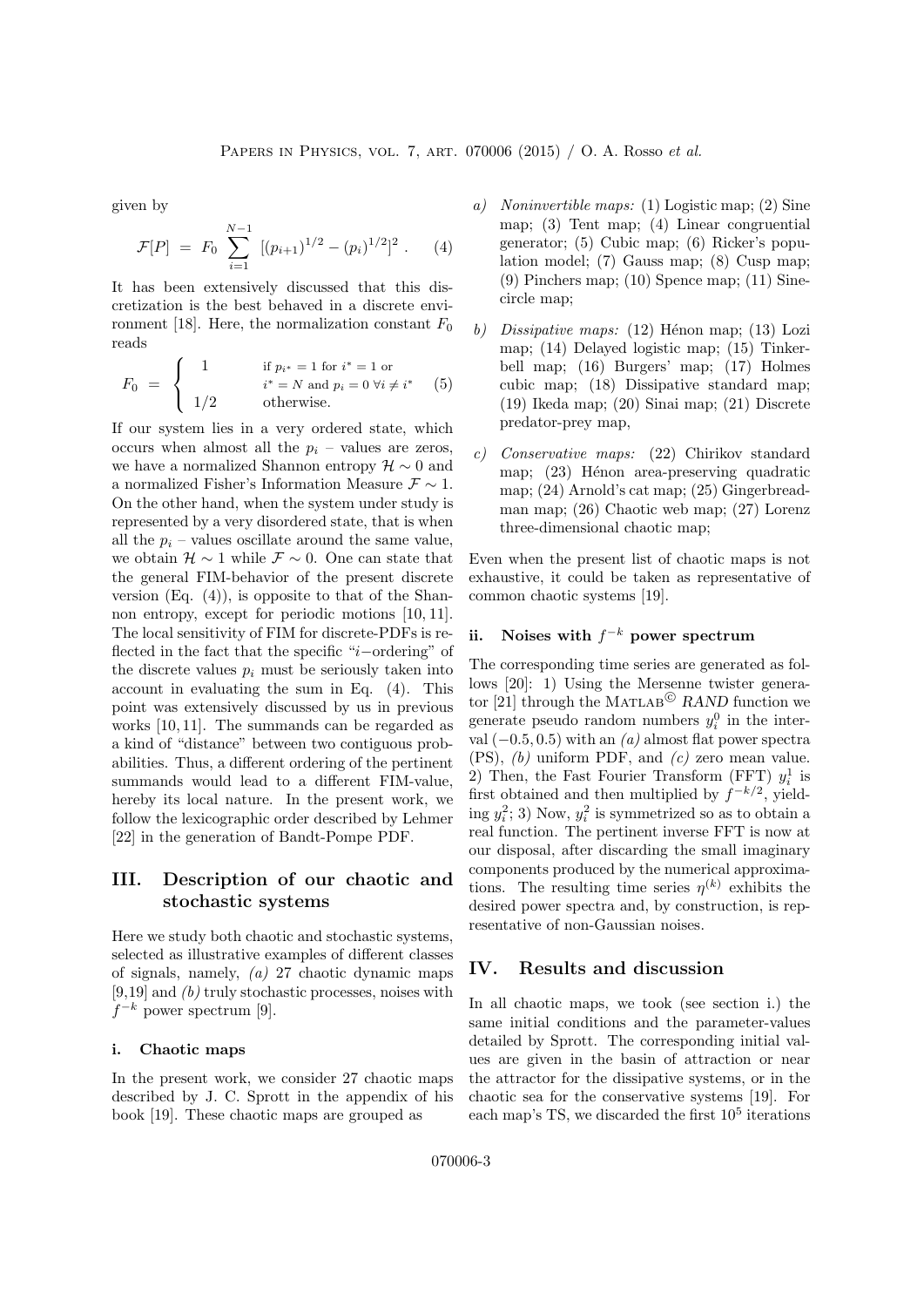

Figure 1: Localization in the causality Fisher-Shannon plane of the 27 chaotic maps considered in the present work. The Bandt-Pompe PDF was evaluated following the lexicographic order [22] and considering  $D = 6$  (pattern-length),  $\tau = 1$  (time lag) and time series length  $N = 10^7$  data (initial) conditions given by Sprott [19]). The inside numbers represent the corresponding chaotic map enumerated at the beginning of section i.. The letters "X" and "Y" represent the time series coordinates maps for which their planar representation is clearly distinguishable. The open circle-dash line represents the planar localization (average values over ten realizations with different seeds) for the stochastic process: noises with  $f^{-k}$  power spectrum.

and, after that,  $N = 10<sup>7</sup>$  iterations-data were generated.

Stochastic dynamics represented by time series of noises with  $f^{-k}$  power spectrum  $(0 \leq k \leq 3.5)$ and  $\Delta k = 0.25$ ) were considered. For each value of  $k$ , ten series with different seeds and total length  $N = 10^6$  data were generated (see section ii.), and their corresponding average values were reported for uncorrelated  $(k = 0)$  and correlated  $(k > 0)$ noises.

The BP-PDF was evaluated for each TS of N data, stochastic and chaotic, following the lexicographic pattern-order proposed by Lehmer [22], with pattern-lengths  $D = 6$  and time lag  $\tau = 1$ . Their corresponding localization in the causality Fisher-Shannon plane are shown in Fig. 1. One can use any of these TS for evaluating the dynamical system's invariants (like correlation dimension, Lyapunov exponents, etc.), by appealing to a time lag reconstruction [19]. Here we analyzed TS generated by each one of chaotic maps' coordinates when the corresponding map is bi- or multi-dimensional. Due to the fact that the BP-PDF is not a dynamical invariant (neither are other quantifiers derived by Information Theory), some variation could be expected in the quantifiers' values computed with this PDF, whenever one or other of the TS generated by these multidimensional coordinate systems.

From Fig. 1, we clearly see that the chaotic maps under study are localized mainly at entropic region lying between 0.35 and 0.9, and reach FIM values from 0.4 to almost 1. A second group of chaotic maps, constituted by: the Gauss map (7), linear congruential generator (4), dissipative standard map (18), Sinai map (20) and Arnold's cat map, is localized near the right-lower corner of the  $\mathcal{H} \times \mathcal{F}$  plane, that is in the range  $0.95 \leq \mathcal{H} \leq 1.0$ and  $0 \leq \mathcal{F} \leq 0.3$ . Their localization could be understood if one takes into account that when a 2D-graphical representation of them (i.e., a graph  $X_n \times X_{n+1}$  for one dimensional maps, or  $X_n \times Y_n$ for two dimensional maps) it tends to fulfill the space, resembling the behavior of stochastic dynamics. However, they are chaotic and present a clear structure when the dynamics are represented in higher dimensional plane.

Noises with  $f^{-k}$  power spectrum (with  $0 \leq$  $k \leq 5$ ) exhibit a wide range of entropic values  $(0.1 \leq \mathcal{H} \leq 1)$  and FIM values lying between  $0 \leq \mathcal{F} \leq 0.5$ . A smooth transition in the planar location is observed in the passage from uncorrelated noise ( $k = 0$  with  $\mathcal{H} \sim 1$  and  $\mathcal{F} \sim 0$ ) to correlated one  $(k > 0)$ . The correlation degree grows as the  $k$  value increases. From Fig. 1 we gather that, for stochastic time series with increasing correlation-degree, the associated entropic values  $H$  decrease, while Fisher's values  $F$  increase. Taking into account that other stochastic processes, like fBm and fGn (not shown), present a quite close behavior to the k-noise analyzed here (see Ref. [11]), we can think that the open circle-dash line represents a division of the plane; above this line all the chaotic maps are localized. It is also interesting to note that, qualitatively, the same results are obtained when the evaluations where made with pattern length  $D = 4$  and  $D = 5$ , as well as, differ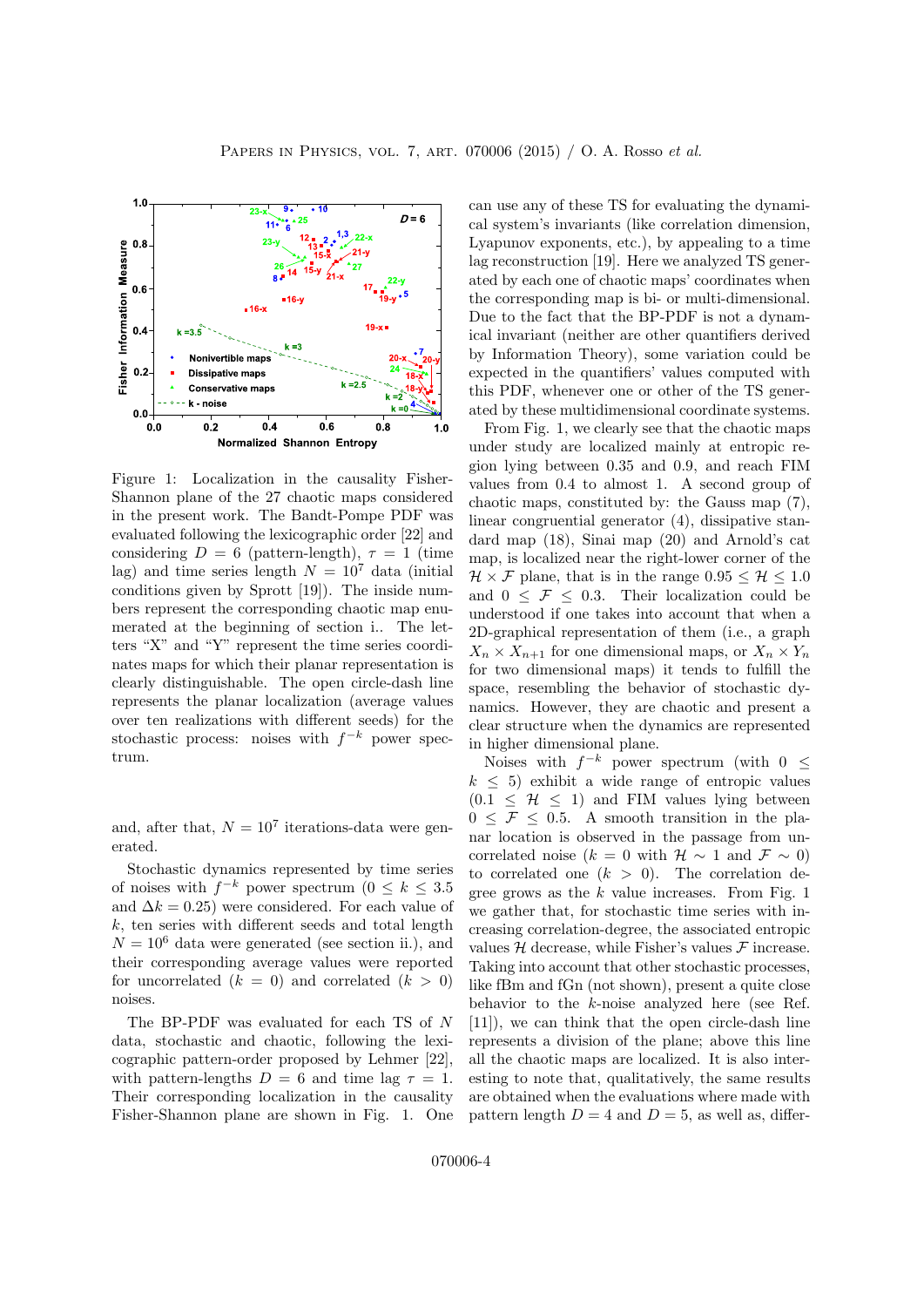ent Fisher information measure discretization are used.

Summing up, we have presented an extensive series of numerical simulations/computations and have contrasted the characterizations of deterministic chaotic and noisy-stochastic dynamics, as represented by time series of finite length. Surprisingly enough, one just has to look at the different planar locations of our two dynamical regimes. The planar location is able to tell us whether we deal with chaotic or stochastic time series.

Acknowledgements - O. A. Rosso and A. Plastino were supported by Consejo Nacional de Investigaciones Científicas y Técnicas (CONICET), Argentina. O. A. Rosso acknowledges support as a FAPEAL fellow, Brazil. F. Olivares is supported by Departamento de Física, Facultad de Ciencias Exactas, Universidad Nacional de La Plata, Argentina.

- [1] H D I Abarbanel, Analysis of observed chaotic data, Springer-Verlag, New York (1996).
- [2] A N Kolmogorov, A new metric invariant for transitive dynamical systems and automorphisms in lebesgue sapces, Dokl. Akad. Nauk. (USSR) 119, 861 (1959).
- [3] Y G Sinai, On the concept of entropy for a dynamical system, Dokl. Akad. Nauk. (USSR) 124, 768 (1959).
- [4] A R Osborne, A Provenzale, Finite correlation dimension for stochastic systems with powerlaw spectra, Physica D 35, 357 (1989).
- [5] H Kantz, T Scheiber, Nonlinear time series analysis, Cambridge University Press, Cambridge, UK (2002).
- $[6]$  O A Rosso, H A Larrondo, M T Martín, A Plastino, M A Fuentes, Distinguishing noise from chaos, Phys. Rev. Lett. 99, 154102 (2007).
- [7] O A Rosso, L C Carpi, P M Saco, M Gómez Ravetti, A Plastino, H A Larrondo, Causality and the entropy-complexity plane: Robustness

and missing ordinal patters, Physica A 391, 42 (2012).

- [8] O A Rosso, L C Carpi, P M Saco, M Gómez Ravetti, H A Larrondo, A Plastino, The Amigó paradigm of forbidden/missing patterns: A detailed analysis, Eur. Phys. J. B 85, 419 (2012).
- [9] O A Rosso, F Olivares, L Zunino, L De Micco, A L L Aquino, A Plastino, H A Larrondo, Characterization of chaotic maps using the permutation Bandt–Pompe probability distribution, Eur. Phys. J. B 86, 116 (2013).
- [10] F Olivares, A Plastino, O A Rosso, Ambiguities in Bandt–Pompe's methodology for local entropic quantifiers, Physica A, 391, 2518 (2012).
- [11] F Olivares, A Plastino, O A Rosso, Contrasting chaos with noise via local versus global information quantifiers, Phys. Lett A 376, 1577 (2012).
- [12] C Bandt, B Pompe, Permutation entropy: A natural complexity measure for time series, Phys. Rev. Lett. 88, 174102 (2002).
- [13] M Zanin, L Zunino, O A Rosso, D Papo, Permutation entropy and its main biomedical and econophysics applications: A review, Entropy 14, 1553 (2012).
- [14] C Vignat, J F Bercher, Analysis of signals in the Fisher-Shannon information plane, Phys. Lett. A 312, 27 (2003).
- [15] C Shannon, W Weaver, The mathematical theory of communication, University of Illinois Press, Champaign, USA (1949).
- [16] R A Fisher, On the mathematical foundations of theoretical statistics, Philos. Trans. R. Soc. Lond. Ser. A 222, 309 (1922).
- [17] B R Frieden, Science from Fisher information: A Unification, Cambridge University Press, Cambridge, UK (2004).
- [18] P Sánchez-Moreno, R J Yáněz, J S Dehesa, Discrete densities and Fisher information, In: Proceedings of the 14th International Conference on Difference Equations and Applications, Eds. M. Bohner, et al., Pag. 291,